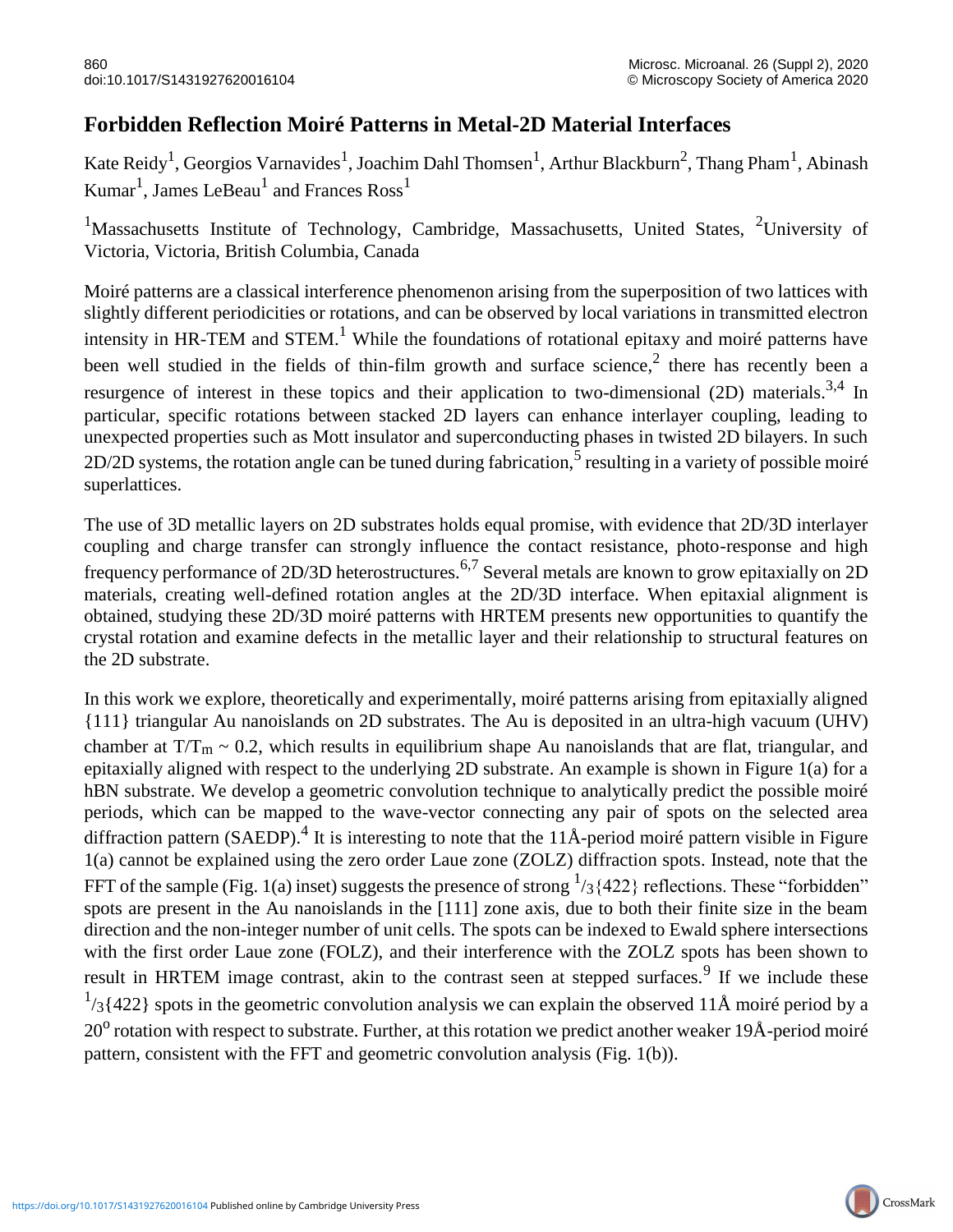A second example, with Au on  $MoS<sub>2</sub>$ , is shown in Figure 2(a). In this case, the most visible moire period is 18Å. Our calculation shows that this arises from interference with the expected ZOLZ {220} Au spots and the  $\{2110\}$  of MoS<sub>2</sub> (Figs. 2(a,b)). However, close examination of the SAEDP (Fig. 2(c)) shows that a second moiré periodicity of 32Å should be visible, arising from the forbidden reflection and {1010} MoS2 spots, and is correctly identified by our geometric convolution technique (Fig. 2(b)). This forbidden reflection moiré superlattice is not visible in conventional HR-TEM (Fig. 2(a)) and STEM (Fig. 2(d)) images due to the overlying stronger 18Å moiré unit cell. However, we can explore it using annular dark field (ADF) 4D STEM datasets (Figures 2(e-f)).

In summary, we find that Au nanoislands on 2D materials produce multiple moiré periodicities with differing levels of contrast, and some of these moirés involve the "forbidden" reflection  $\frac{1}{3}$ {422}. The simultaneous analysis of several moiré periods enables rotation angles to be determined without ambiguity. For the particular samples analyzed here, the appearance of the moiré patterns is consistent with epitaxial alignment and no distortion or dislocations in the nanoislands. We suggest that the Au nanoislands are loosely bound to the underlying substrate, a conclusion that is corroborated by island motion that is visible during both STEM imaging at room temperature and under heating in UHV *in-situ* TEM conditions. We suggest that combined use of 4D STEM data and geometric convolution provides a versatile approach to analyze forbidden and bulk reflection moirés, and will help to explore the implications of interference effects on physical properties at the 2D/3D interface, such as enhanced charge transfer and moiré-modulated electrostatic interactions.



**Figure 1.** a) HR-TEM image of two {111} triangular Au nanoislands on hBN, each showing 11 Å-period moiré pattern. Inset shows the FFT of the image, indicating the  $1/3$  {422} forbidden reflection spots, moiré satellite spots, as well as suggesting a larger period moiré. The grey region to the lower right is a nanocrystal of Ge, not analyzed further here. Scale bar 5 nm. b) Subset of possible moiré supercells for Au on hBN for every possible rotation angle, determined via the geometric convolution technique. Black dotted lines represent the experimentally observed  $(11 \text{ Å})$  and FFT-suggested  $(19 \text{ Å})$  moiré periods. Both of these can be explained using a 20o rotation (markers).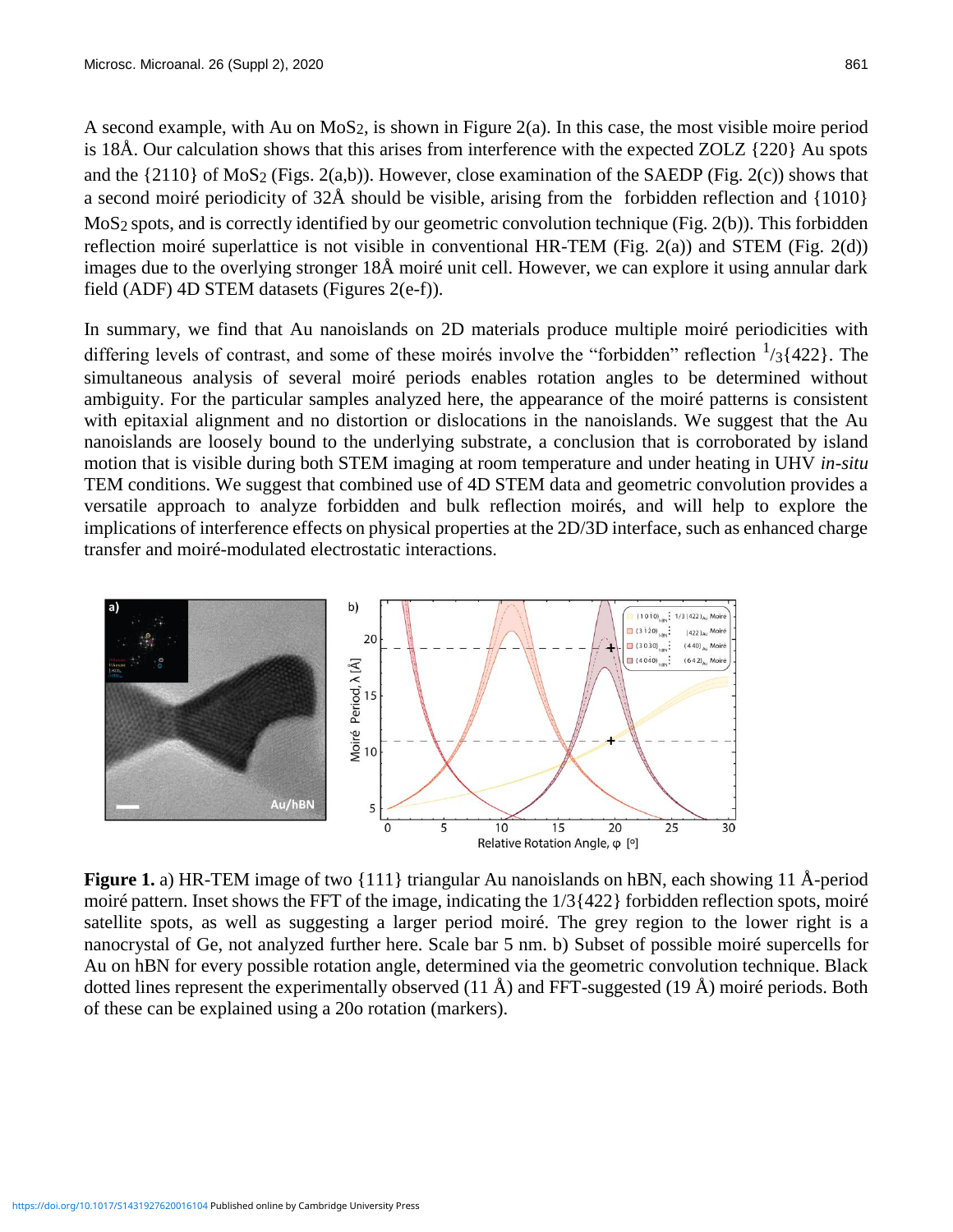

**Figure 2.** a) HR-TEM image of {111} Au nanoislands on MoS2, showing 18 Å-period moiré pattern. Inset shows the FFT of the sample, highlighting the satellite moiré spots. Scale bar 5 nm. b) Subset of the possible moiré supercells for Au on MoS2, determined via the geometric convolution technique. Black dotted lines represent the two experimentally observed moiré periods in the HR-TEM and 4D STEM data. At 30o epitaxial orientation, we predict two moiré periods, at 18 Å and 32 Å (markers). c) Simulated diffraction pattern for Au and MoS2 (left), compared with the experimentally obtained SAEDP and FFT of the HR-TEM moiré (right). False colour represents: MoS2 (purple), Au (yellow), 18 Å moiré (green) and 32 Å moiré (cyan). Green and cyan circled areas represent spots contributing to 18 Å and 32 Å moirés, respectively. d) Atomic resolution STEM image of Au on MoS2 showing the visible 18 Å moiré supercell.